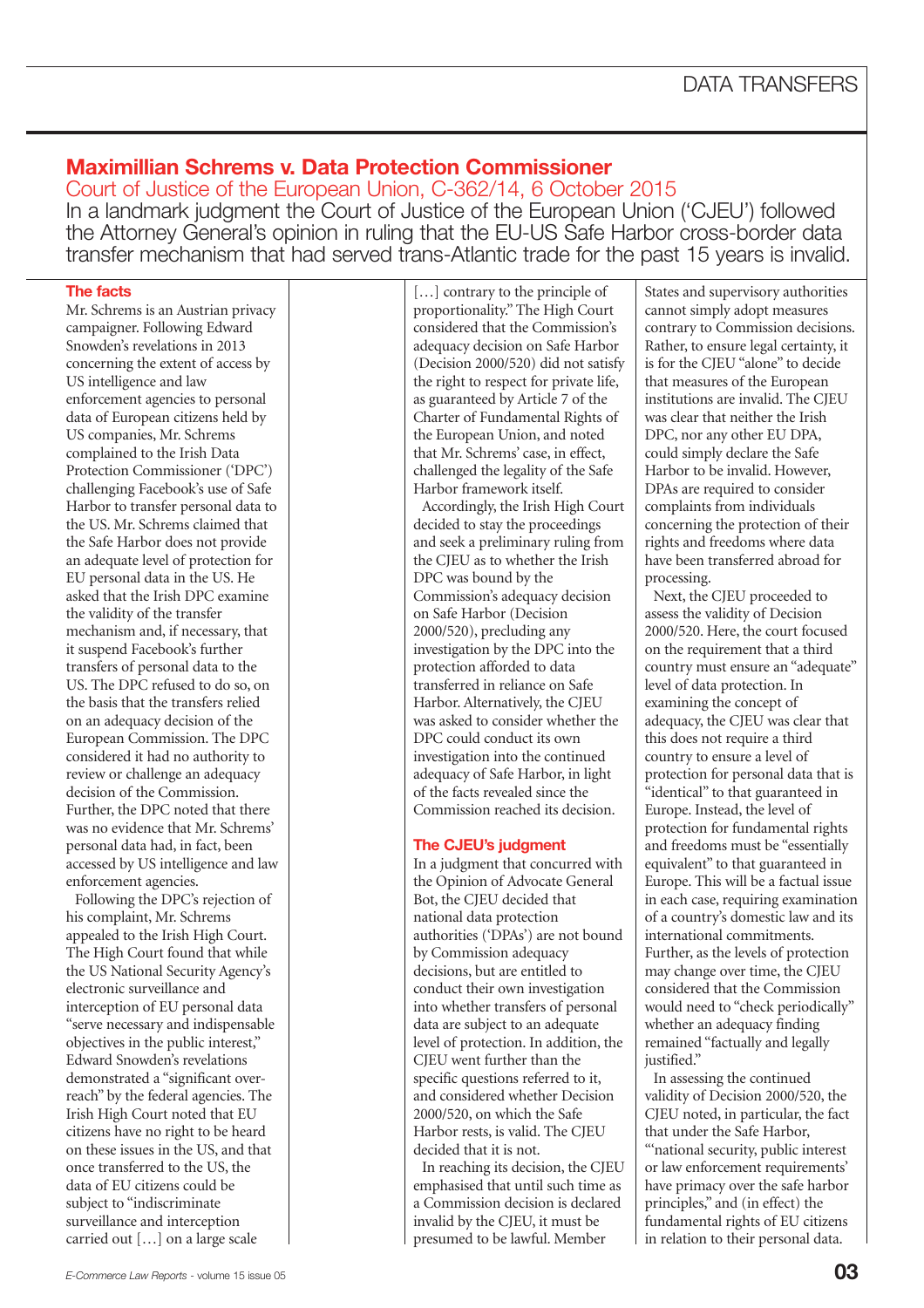The CJEU noted that Decision 2000/520 contains no reference to limitations on such interference, or effective legal protections against interference, and that this assessment is reflected in the Commission's own review of Safe Harbor. The CJEU was particularly critical of the absence of any limits on the access rights of US public authorities, or on their subsequent use of data. In the CJEU's view, "access on a generalised basis to the content of electronic communications must be regarded as compromising the essence of the fundamental right to respect for private life." Further, the CJEU considered that the absence of any process to enable an individual to pursue a legal remedy to seek access to, to rectify or to request the erasure of their data failed to respect the fundamental EU right to judicial protection.

### **Impact of the judgment**

Immediately following the judgment, there were numerous exaggerated headlines and media sound bites, some of which went as far as to predict the demise of trans-Atlantic trade. Part of the cause for panic appears to have been a lack of understanding within organisations of the fact that alternative data transfer mechanisms are available. In addition, the absence of concrete guidance from government agencies and regulators may also have played a part. In many quarters, the CJEU's decision appears to have been a surprise, with commentators noting ahead of the judgment that it was inconceivable that the Safe Harbor would be allowed to fail.

Shortly after the judgment was given, the European Commission gave a media briefing in which First Vice President Timmermans and Commissioner Jourova welcomed the CJEU's reaffirmation of the fundamental rights of EU citizens, and emphasised that they are continuing to work with US authorities to address the shortcomings of the Safe Harbor. A further statement is expected once the Commission has had an opportunity to consider the full implications of the judgment.

Amongst the regulator community, the UK's Information Commissioner's Office ('ICO') was the first DPA to comment. Deputy Commissioner David Smith acknowledged that it will take time for those affected by the decision to assess their position, and implement an alternative transfer mechanism. The statement infers that the ICO will allow companies a period of grace before it commences enforcement actions. Anecdotally, it is said that other DPAs have already received complaints, and are considering how to respond. The first enforcement action may come from one of the countries in which there has been long-standing concern about Safe Harbor, or perhaps from a jurisdiction in which the DPA has no discretion as to whether to investigate a complaint.

What is the likely scope of further complaints? Initially, complaints may be made about specific transfers, but it seems only a matter of time before there are complaints about other data transfer mechanisms. This goes to the crux of the issue. The complaint that lies at the heart of Mr. Schrem's case is really a complaint about foreign law enforcement access to EU personal data. This is a political issue that requires a political solution. The data protection regime is not intended to address this. The Data Protection Directive (95/46/EC) looks to Member States to adopt their own legislative measures to address data processing for

national security, defence and law enforcement purposes.

Arguments that can be made to challenge the Safe Harbor can be raised, to some extent, in relation to some of the other transfer mechanisms. Perhaps anticipating this, the CJEU was careful to state that it is for the Court alone to determine the validity of a data transfer mechanism. This may calm things for a period, but it is possible that the issue may return to the CJEU, in the context of a different data transfer mechanism, for further consideration.

#### **Practical next steps**

In the interim, what should organisations do? The starting point for most organisations will be to identify and assess their trans-Atlantic data flows. For some, their intra group data transfers will be a key focus. For other organisations, including non-US companies, reviewing transfers to third party vendors that have, until now, relied on Safe Harbor will be a priority. Once organisations have identified their relevant data flows, they will need to assess them. Flows that are fundamental to the business should be prioritised for review. Organisations will need to consider the nature and structure of the data flows in order to determine which data transfer mechanism will be most appropriate.

As regulators have been quick to note, several data transfer mechanisms are available. Depending on the underlying facts, the derogations at Article 26(1) of the Directive may offer a solution. Transfers that are necessary for the performance of a contract between the data subject and the controller, or for the implementation of precontractual measures taken in response to the data subject's request are permitted, as are transfers that are necessary for the